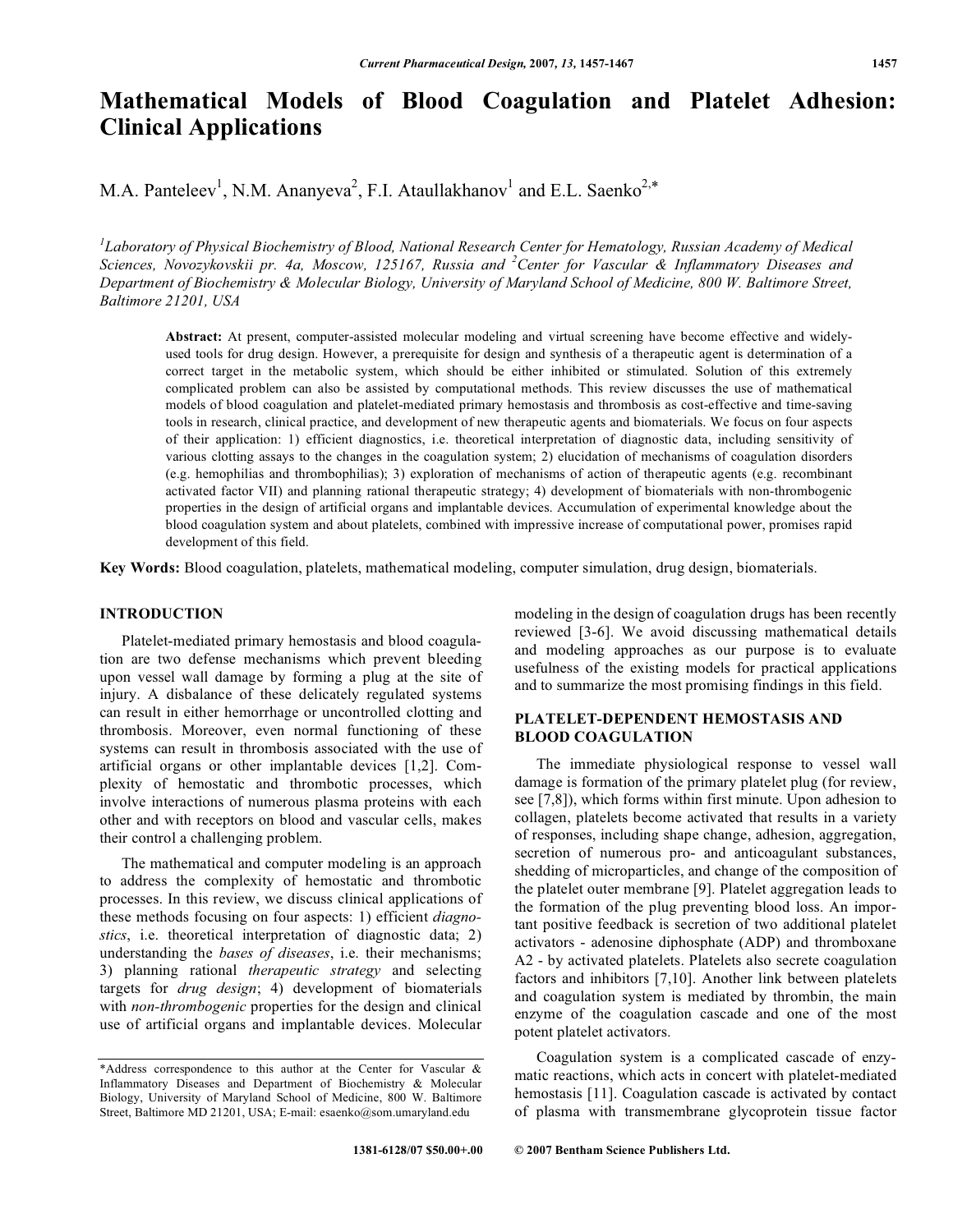(TF) present mainly on sub-endothelial cells which become exposed to blood upon vessel wall damage. TF is a cofactor for serine protease FVIIa, present in plasma, and formation of the FVIIa-TF complex (extrinsic tenase) induces activation of FIX and FX by FVIIa and initiates the clotting process. In addition to the TF-dependent pathway, coagulation can be activated by foreign surfaces via the contact pathway [12]. In this pathway, FXII binds to a foreign surface and becomes activated. Reciprocal activation of two other proteins, kallikrein and high molecular weight kininogen (HK), results in the explosive formation of FXIIa. FXIIa activates FXI, which in turn activates FIX, and at this stage the contact pathway meets the TF-dependent pathway.

The backbone of coagulation cascade consists of factors XIa, IXa, Xa, and IIa (thrombin) consecutively activating each other. Coagulation cascade includes multiple positive and negative feedbacks, and all activated coagulation factors are regulated by plasma inhibitors, antithrombin III (AT-III) and tissue factor pathway inhibitor (TFPI) being the most important inhibitors. The principal reactions, which support the coagulation process, are activation of FX and prothrombin by intrinsic tenase (FIXa-FVIIIa complex) and prothrombinase (FXa-FVa complex), respectively. They proceed on the membranes of activated platelets, where coagulation factors form calcium-dependent enzymatic complexes. The coagulation process ultimately results in thrombin-catalyzed conversion of fibrinogen into fibrin, which is polymerized and forms a solid gel-like clot at the site of damage strengthening the platelet plug and stopping blood loss.

## MATHEMATICAL MODELING IN COAGULATION **DIAGNOSTICS**

Mathematical modeling is used to address the complexity of hemostatic process in the diagnostics of a disease, which is the first step in clinical practice. The first clinical coagulation test that was computationally modeled was thrombin generation assay [13]. In this assay, the coagulation process in plasma or blood is initiated *via* either the contact or TFdependent pathway, and thrombin activity is determined as a function of time (for review, see  $[14]$ ). Fig. (1) shows a characteristic bell-shaped curve of thrombin generation, where the lag time and the amount of generated thrombin are considered as indicators of the coagulation system state. In the study by Willems et al. [13], thrombin generation in plasma upon activation by TF was simulated using a set of ordinary differential equations which were solved numerically. The model included activation of factors X, V, II, and protein C (PC). Generation of FXa, which initiates the coagulation cascade, was mimicked as a given input  $F(t)$ :

$$
F(t) = Q_{Xa} \cdot \alpha \cdot e^{-\alpha \cdot t}, \qquad (1)
$$

where  $Q_{Xa}$  is total FXa production, and  $\alpha$  is the rate of extrinsic tenase activity decay.

The results of model simulations proved to be in good agreement with the experimental data obtained by the same group, Fig. (1). This study demonstrated that FV is predominantly activated by thrombin but not by FXa and revealed existence of the threshold FXa production, which, if exceeded, results in explosive activation of prothrombin (for review on activation thresholds in blood coagulation, see [15]). This threshold value ( $Q_{Xa}$ =1-10 pM) can be raised by two orders of magnitude by accelerated activation of FX but is not significantly affected by accelerated thrombin inactivation or activation of the PC-dependent negative feedback.

Later, this group developed a mathematical model for estimation of coagulation system parameters from thrombin generation experiments [16]. This model described thrombin generation, which was initiated by FX activator isolated from Russell's viper venom, and contained nine differential equations and sixteen unknown parameters, including initial concentrations of factors X, V, II and reaction constants. The



Fig. (1). A computer simulation model of thrombin generation assay. Activity of thrombin, FXa, and FVa is shown as a function of time in platelet-free plasma activated with thromboplastin at 1/30 vol/vol ratio: simulation (left column) and experiments (right column). Reproduced from Willems et al. [13].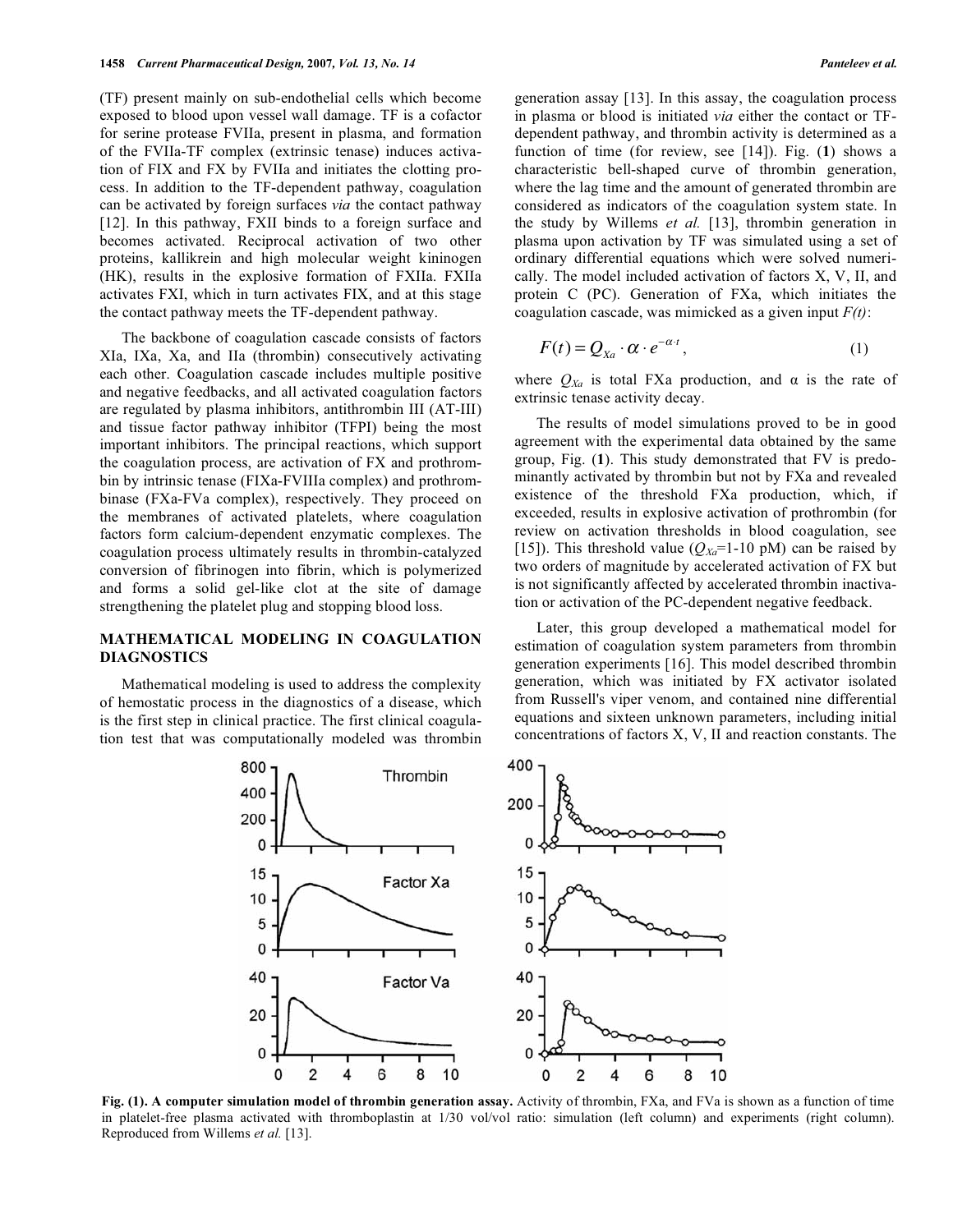model satisfactorily described the experimental data; five parameters (or parameter combinations) could be estimated with acceptable accuracy from the singular value decomposition of the covariance matrix of the parameters.

In 1994, a model was developed to describe TF-activated thrombin generation in a reconstituted system containing plasma coagulation proteins without inhibitors and synthetic phospholipids [17]. This model included eighteen differential equations and twenty reaction rate constants, and was thoroughly verified by experiments. In contrast to the previous models, initiation of coagulation was simulated in more detail, starting with the formation of the FVIIa-TF complex. This model has been recently upgraded [18] to include the effect of TFPI and AT-III. The revised version consisted of 34 equations and included 42 reaction constants. Two studies, based on this model, investigated possible roles of circulating small amounts of active coagulation proteases [19] and of circulating TF [20].

A model of thrombin generation activated via the contact pathway was suggested by our group [21-23]. By analogy with the earlier study  $[13]$ , the initiation reactions were not simulated, and the coagulation cascade was modeled beginning with FXIa. Known experimental kinetics of FXIa generation was set as a given input. Recently, our group developed a computer model simulating thrombin generation activated via the extrinsic, TF-dependent pathway. Using this model, we revealed that two parameters of the thrombin generation curve provide information about the coagulation system [24,25]. "Lag time" or "time required to reach maximal thrombin concentration" is a parameter to characterize the initiation phase of clotting that occurs on the TF-bearing surface, whereas "maximal thrombin concentration" or "total thrombin potential" (the area under the thrombin generation curve) is a parameter to characterize the propagation phase as it correlated with the rate of spatial clot expansion from TF-bearing surface. Bungay et al. proposed a model of TFactivated thrombin generation in a reconstituted system; this model includes detailed description of interaction between coagulation factors and phospholipids [26]. Previous studies assumed that the phospholipid concentration was saturating or constant; and apparent Michaelis parameters were used for the membrane-dependent reactions. In this work, the binding of all factors to phospholipids was included as a reversible reaction:

$$
S_F + LBS_S \xrightarrow[k_{off,S}]{k_{on,S}} S_L, \qquad (2)
$$

where  $S_F$  is the free form of factor S,  $S_L$  is the lipid-bound form of S,  $LBS_S$  are lipid binding sites for S. This work demonstrated existence of a threshold value of phospholipid concentration and also showed that the inhibitory effect of TFPI in the model was maximal at intermediate vesicle concentrations. Two other studies, which explicitly analyzed the roles of activated protein C and platelet activation in the dynamics of thrombin generation, have been recently reported [27,28].

Prothrombin time (PT) test is one of the most widely used clotting assays for assessment of the blood coagulation system. The test is sensitive to changes in the extrinsic pathway of coagulation, such as deficiencies of factors VII, X, or II. In this assay, coagulation is initiated in recalcified plasma by large concentrations of thromboplastin (TF with phospholipids), and the clot formation time is determined [29]. A model for this test has been developed by Pohl et al. in 1994 [30] to study the effects of various coagulation disorders on this assay. The authors used  $\chi^2$  fit of the experimental data to estimate the values of unknown parameters. The determined values were within the experimentally-determined range thus indicating that the model may be useful in the determination of the coagulation system parameters. Later, Khanin et al. proposed another model of PT test [31] to study the time course of activation of coagulation factors.

Activated partial thromboplastin time (APTT) test is another clotting assay often used in combination with the PT and is designed to evaluate the activity of contact activation and intrinsic pathway proteins (factors XII, XI, IX, VIII). In this assay, coagulation is initiated in plasma via the contact pathway when a plasma sample is preincubated with negatively charged materials to activate factors XII and XI, and subsequent addition of calcium ions triggers a chain of calcium-dependent enzymatic reactions resulting in fibrinogen clotting [32]. Two models of APTT assay were proposed independently in 2001 [33,34]. Kogan et al. [33] investigated the kinetics of coagulation factors' activation and the sensitivity of the assay. Specifically, the mechanism of FXII activation on foreign surfaces in the APTT test, which remained unclear, was studied. It was demonstrated that the predominant mechanism is activation of FXII by trace amounts of FXIIa. Alternative mechanism, i.e. activation due to a conformational change after adsorption of FXII onto a negatively charged surface, plays a minor role. Kramoroff and Nigretto [34] studied FXI activation in the APTT assay. This zymogen can be activated by FXIIa, by positive feedback auto-activation, and by thrombin in a long-range positive feedback loop. By comparing model predictions with experimental data, the authors concluded that auto-activation of FXI plays a major role.

Summarizing, mathematical modeling of coagulation assays provided useful information about sensitivity of assay parameters to various changes in the coagulation system, about their correlation with each other, and about underlying mechanisms. These models also served as the basis for computer studies of drugs in clotting assays, which is discussed in the section "Drug design and therapeutic strategy *planning*". One of the promising areas of model applications is determination of individual factor concentrations and reaction rate constants from general assays [16,30] that can be useful for diagnostics of coagulation disorders and drug evaluation. On the other hand, the existing models include a number of critical assumptions and are not always able to give a quantitative description of experimental results, which limits their wide practical use. Other important coagulation tests, such as thromboelastography, still await development of their computer models.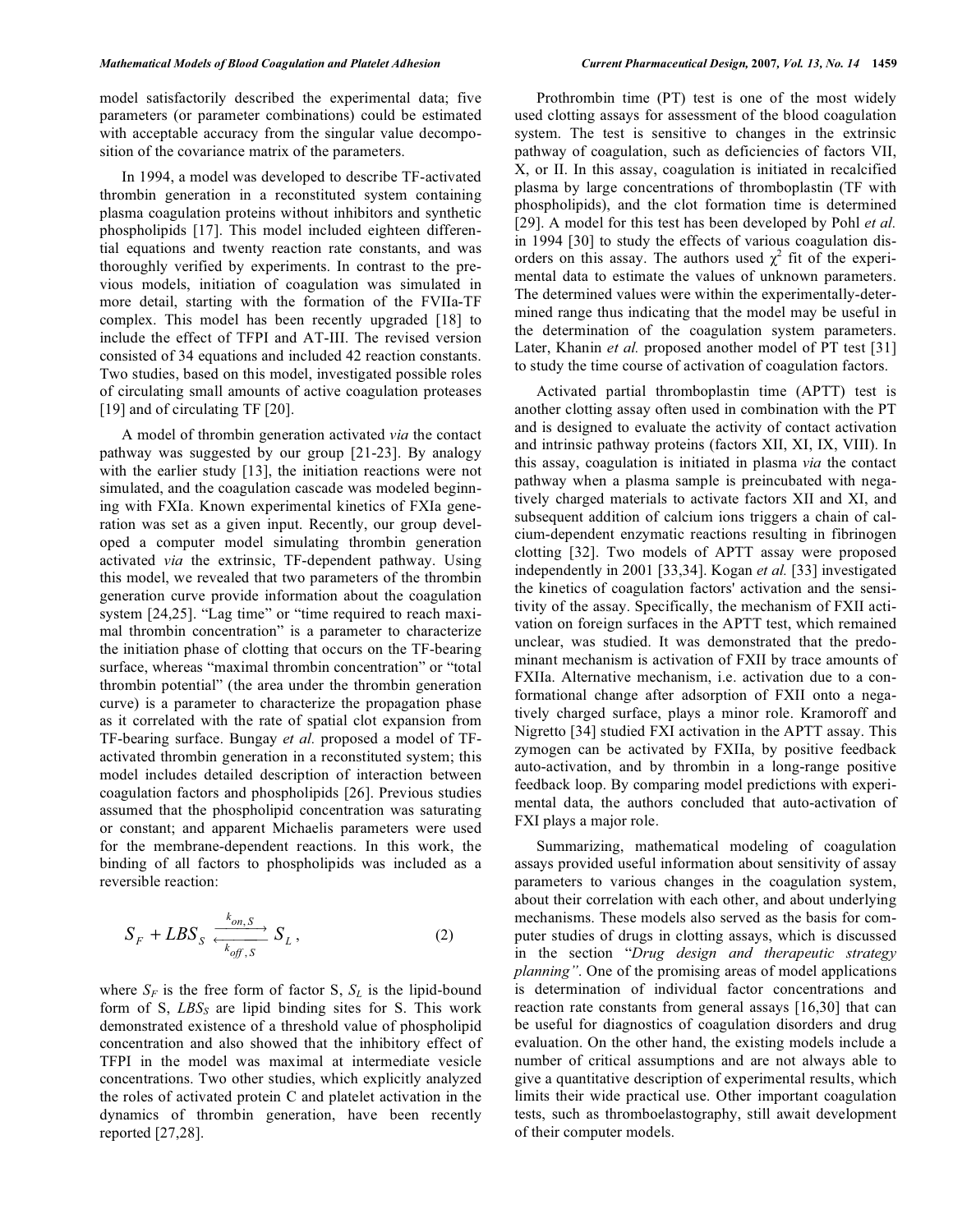#### **ANALYSIS OF DISEASE BASIS**

Finding a connection between the mechanism and the manifestation of a disease is the next issue following disease identification. This section describes application of mathematical and computer models in the analysis of platelet thrombus formation and mechanisms of coagulation disorders. First mathematical models of platelet thrombus formation were proposed in 1970-ies by several groups [35-38]; for review see [39]. Although these models included a number of simplifying assumptions (such as neglecting timedependence of the process, saturation of the vessel wall surface by platelet adhesion, constant platelet diffusion, etc.), they enabled analysis of the effects of blood flow, platelet Brownian movement, red blood cells-mediated transport of platelets, and interaction of platelets with the surface, on the adhesion process. More advanced computer-assisted models dismissed these assumptions and proved to be useful for the analysis and predictions in various diseases. One of the most popular applications of platelet thrombus models is stenosis, a partial vessel occlusion by atherosclerotic plaque. Buchanan and Kleinstreuer [40] developed a model of platelet adhesion under flow in a stenotic tube, an axisymmetric artery segment with a partial constriction. According to the model, platelets were concentrated in the recirculation zones and were released upstream, where they formed microemboli, which drifted downstream resulting in secondary stenosis.

A simple model of platelet deposition under twodimensional flow in axisymmetric stenosis was suggested by Wootton et al. [41] based on the species transport model [37]. This model described blood as Newtonian fluid containing a diluted suspension of platelets transported by convection or shear-enhanced diffusion:

$$
u\frac{\partial c}{\partial x} + v\frac{\partial c}{\partial y} = \frac{\partial}{\partial y}\left(D_e\frac{\partial c}{\partial x}\right) + \frac{1}{r}\frac{\partial}{\partial y}\left(D_e r\frac{\partial c}{\partial r}\right),\tag{3}
$$

where  $c$  is platelet concentration,  $u$  and  $v$  are axial and radial flow velocities, respectively, and  $D_e$  is effective diffusion coefficient calculated as:

$$
D_e = \alpha \gamma_{max} + D_{th},\tag{4}
$$

where  $\gamma_{max}$  is shear rate and  $D_{th}$  is coefficient of thermal diffusion. The model assumed that platelet activation took place near the thrombus surface and did not consider specific activators, i.e. the activation and attachment processes were described as a single reaction:

Free, intact platelets  $\xrightarrow{k}$  Attached, activated platelets,  $(5)$ 

This model provided the first adequate mathematical description of experimentally-registered platelet accumulation in different stenotic regions and was proposed for prediction of stenosis on the basis of angiographic clinical data. In particular, a formula was suggested to estimate thrombotic risk by determining the time to vessel occlusion  $T_{\alpha}$ cclusion:

$$
T_{\text{occlusion}} = \frac{D_{\text{throat}} \, c_{\text{thrombus}}}{\phi \, \dot{J}_{\text{throat}} \, c_{\infty}} + t_d \,,\tag{6}
$$

where  $D_{throat}$  is lumen diameter at the stenosis throat,  $c_{thrombus}$ is platelet concentration in thrombus,  $\dot{f}_{throat}^*$  is the platelet deposition rate at the throat determined from the model,  $c_{\infty}$ 

is free platelet concentration,  $\varphi$  is the coefficient to account for thrombus roughness, and  $t_d$  is the onset time of the acute platelet accumulation phase (5-10 minutes). Studies of Sorensen et al. [42,43] also modeled platelet adhesion based on shear-enhanced diffusion. Their model was advanced to include into consideration secretion of individual platelet activators ADP and thromboxane A2.

A number of studies used a stagnation point assumption to simulate platelet adhesion both analytically and computationally [44-46]. This type of flow is often present in the circulation, in particular, in the recirculation regions. David et al. simulated adhesion of pre-activated platelets as a first-order phenomenon [44]:

Free, activated platelets  $\xrightarrow{k}$  Attached, activated platelets  $(7)$ 

resulting in a boundary condition

$$
\rho D_{pl} \frac{\partial \phi_{pl}}{\partial n} = k \phi_{plwall} , \qquad (8)
$$

where  $D_{pl}$  is platelet thermal diffusion coefficient (no shear enhancement of diffusion),  $\varphi_{nl}$  is platelet mass fraction, *n* is a coordinate normal to the wall, and  $k$  is the rate of platelet interaction with the surface. In contrast, the model [46], based on the Monte-Carlo simulation method, neglected platelet diffusion and considered the platelet adhesion process in the boundary layer as probabilistic. Adhesion of platelets to the vessel wall was assumed to increase the probability of adhesion/activation for other platelets thus imitating the effect of platelet activators release. These models showed good agreement with experimental data [44-46] and provided an insight into the role of platelet margination by red blood cells. David *et al.* [44] found that the rate of platelet interaction with the vessel wall should depend on the shear rate. The model of Affeld *et al.* [46] can be used in the design of artificial organs to predict the regions of thrombus formation.

While the above models considered a constant flow pattern, a model of platelet thrombus formation by Fogelson and Guy [47] was the first to include a feedback effect of the growing thrombus on the fluid dynamics. This model also described platelet-platelet adhesion and cohesion by introducing existence of elastic bonds between activated platelets and forces between platelets and vessel wall. Consecutive frames in Fig. (2) illustrate the embolization process simulated with this model: in response to shear stress, a large platelet aggregate is separated from the vessel wall. While remaining attached to the wall, the aggregate changes its shape due to shear stress that can induce further cycles of embolization and thrombus growth.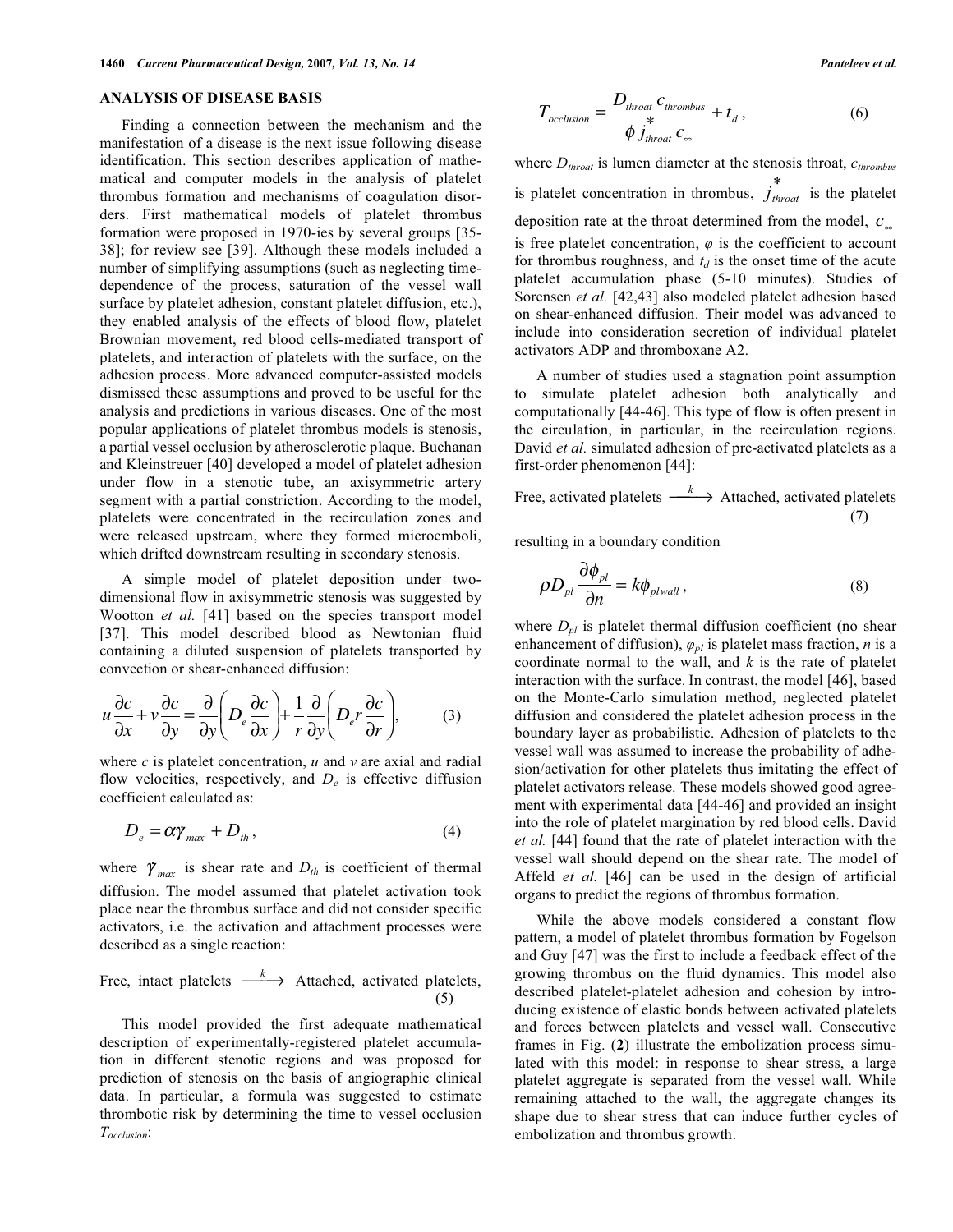

Fig. (2). Embolization of a stenotic vessel. Aggregation intensity (light-gray to dark-gray color reflects the degree of platelet aggregation from low to high) and fluid velocity field **u** (vectors) are shown. Reproduced from Fogelson and Guy [47].

A detailed model to study flow-induced mechanisms of platelet activation in stenosis was proposed by Einav and Bluestein [48]. This model revealed that the cumulative effect of the shear stress level and the duration of the platelet's exposure to it determine whether the platelet is brought beyond its activation threshold. This model allows localization of the regions where activated platelets might be found and aggregate. A discrete element approach was used in [49,50] to study platelet deposition in the regions with nonparallel flow including stagnation, recirculation and reattachment. The feedback effect of platelets and their activation on blood rheology was modeled by Anand and Rajagopal [51].

While platelets represent an important component in thrombus formation process, deficiencies or molecular defects of coagulation factors of the coagulation system lead to disorders associated with uncontrolled bleeding. In hemophilias A and B, factors VIII and IX, respectively, are deficient; a more rare and less severe disorder hemophilia C is associated with FXI deficiency or defect [52]. From a theoretical point of view, it is unclear why insufficient activity of the factors of the intrinsic pathway results in bleeding. Indeed, the intrinsic tenase IXa-VIIIa complex seems redundant as FX can be rapidly activated by the extrinsic tenase VIIa-TF complex. To explore the specific role of the intrinsic tenase, we investigated fibrin clot formation in heterogeneous reaction-diffusion systems using computer simulation models [21,22,53] in combination with an experimental model which enables the real-time monitoring of spatial clot formation in a thin layer of non-stirred recalcified plasma [54]. We revealed that the coagulation process in a reaction-diffusion system proceeds via three spatially- and temporally-separated stages: initiation, propagation and termination of clot expansion. In particular, the positive feedback loop of the intrinsic pathway was shown to regulate the second, propagation stage of coagulation [22,54,] 55] without any effect on the initiation stage. Thus, hemophilias A and B are not caused by defective onset of clotting but appear to be the diseases of *defective spatial propagation* of the fibrin clot. This specified concept may have important implications for the therapeutic targeting.

Factor  $\mathrm{Va}^{\mathrm{LEIDEN}}$  is FVa mutant resistant to inactivation by activated protein C (APC). This mutation is a very frequent thrombotic disorder afflicting 2-4% of the general population and responsible for  $\sim 50\%$  of familial thrombotic cases. A model of the reaction of FVa inhibition by APC is an example of molecular-level kinetic modeling in coagulation [56]. The model includes 29 differential equiations to simulate this single reaction and considers each APC-mediated cleavage in FVa molecule. This model confirmed association of kinetic consequences of elimination of the Arg<sup>506</sup> cleavage site with thrombotic phenotype of FVa<sup>LEIDEN</sup> patients.

In summary, the modeling studies provided explanations connecting the changes in the hemostatic system with clinically observed bleeding and thrombotic phenotypes and proposed methods for estimation of thrombotic risk under certain conditions.

# DRUG DESIGN AND THERAPEUTIC STRATEGY **PLANNING**

In this section, we discuss examples of the use of mathematical models in pharmaceutical studies. The mathematical model of TF-initiated thrombin generation in reconstituted systems developed by Jones and Mann [17] was used with modifications by other groups to study the effects of various therapeutic agents and mechanisms of their action. Leipold et al. [57] advanced this model to include exogenous serine protease inhibitors with affinity for any or all of coagulation factors VIIa, IXa, Xa, and IIa. Application of the revised model for predicting the affinity profile of the optimal inhibitor and the inhibitory potency of several compounds revealed the following: 1) The predicted thrombin generation times are mostly insensitive to changes in the affinity at the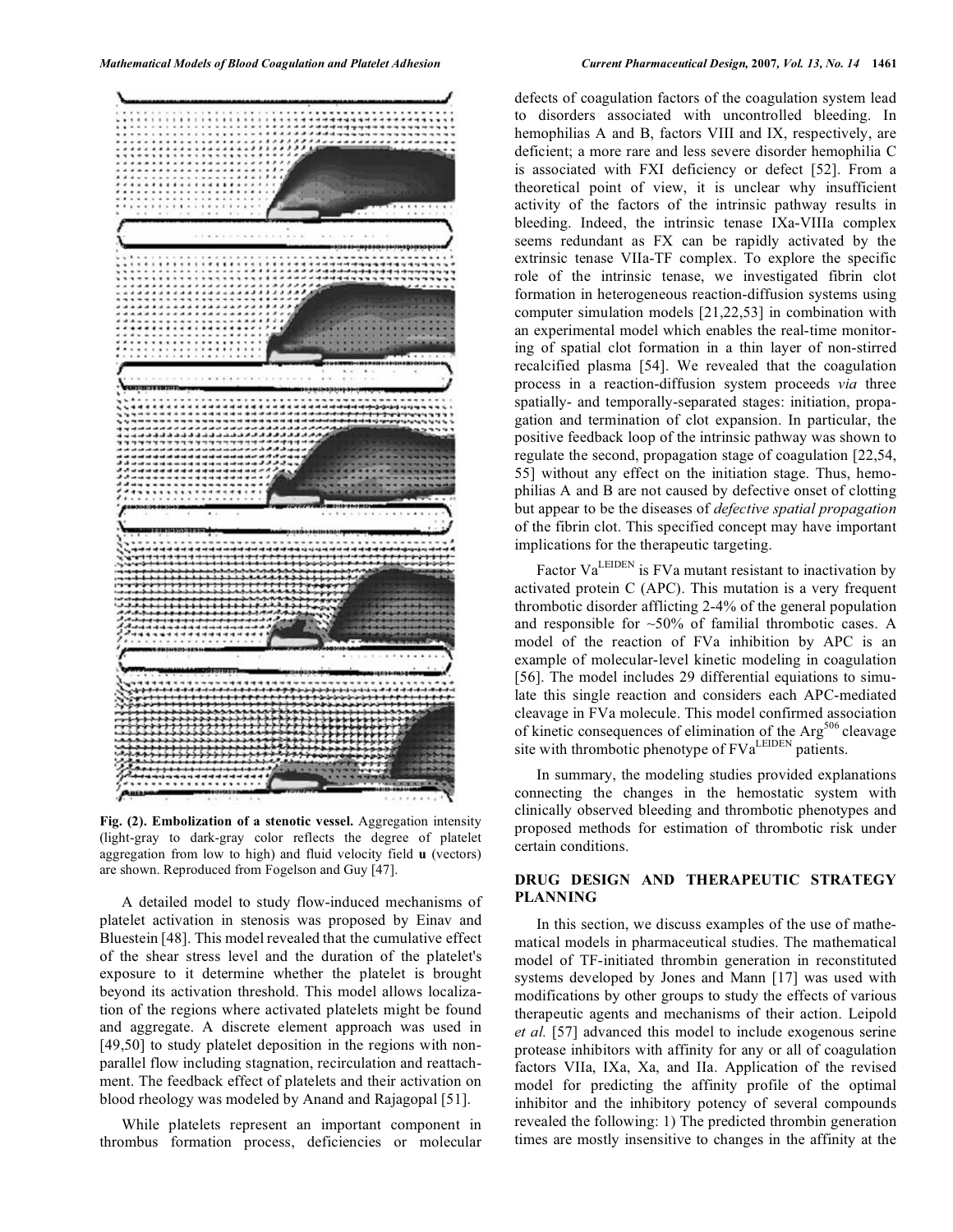inhibition constant  $K > 1$  nM; 2) However, for compounds with high affinity for both FVIIa and FIXa, inhibition of thrombin generation decreases as the affinity for thrombin increases  $(K<sub>i</sub>$  from 1000 to 5 nM); 3) Inhibitors with affinity for a single serine protease are less potent compared to inhibitors with a spectrum of affinities; 4) Compounds with high affinity for FVIIa, FXa and thrombin are predicted to be highly-potent, regardless of their affinity for FIXa. Predictions of model simulations demonstrated good agreement with the *in vivo* potency of 25 inhibitors evaluated in a rat model of FeCl<sub>3</sub>-induced carotid artery thrombosis [57].

This model was further expanded to include reactions involving fibrin and AT-III and was applied to investigate the effects of argatroban (thrombin inhibitor) and DX-9065a (specific FXa inhibitor) on TF-initiated thrombin generation in plasma. [58]. The results demonstrated that argatroban was more effective than DX-9065a in reducing endogenous thrombin potential (area under thrombin generation curve), especially when coagulation was activated by high TF concentrations. On the other side, argatroban turned out less potent than DX-9065a in its ability to prolong clot formation time.

Recombinant activated FVII (rVIIa; NovoSeven®, Novo Nordisk, Copenhagen, Denmark) administered at high doses  $(90-120 \text{ mg/kg}$  each 2-3 hours that maintains peak FVIIa concentration of 50 nM in the circulation) has been successfully used for treatment and prophylaxis of bleeding in hemophilia A and B patients who develop inhibitors to FVIII (or FIX) and therefore can not be treated with replacement therapy. Clinical trials demonstrated high efficacy of rVIIa treatment and its safety, as confirmed by a very limited number of documented thrombotic complications [59]. However, there is presently no agreement about the mechanism underying the therapeutic action of rVIIa [60-62]. As plasma FVIIa is virtually inactive and acquires its ability to activate FIX and FX only in the presence of either TF or phospholipid surface, two hypotheses were proposed to explain the potentiating effect of infused rVIIa on thrombin generation. The first, TF-independent, mechanism was suggested in 1997 [63] and is based on the finding that FVIIa can bind to activated platelets and activate FIX and FX. According to this hypothesis, activation of FX by platelet-bound rVIIa at the site of damage is the predominant mechanism of its therapeutic effect in hemophilia which compensates for the lack of FXa production by intrinsic tenase complex. The second hypothesis [64,65] links the hemostatic effect of infused rVIIa to active formation of complex with TF at the site of vessel wall damage. Formation of the rVIIa-TF complex not only dramatically increases the catalytic activity of rVIIa towards FIX and FX but also overcomes the inhibitory action of zymogen FVII in plasma, which competes with FVIIa for TF, and delays the initiation of thrombin generation.

We used a mathematical model of blood coagulation in platelet-rich plasma to distinguish between these two possibilities  $[66]$ . Fig.  $(3)$  shows computer simulation of thrombin generation in normal and hemophilia A plasmas initiated by either 100 or 10 pM TF (panels A and B, respectively). The model included the terms for TF-dependent and TF-independent activation of FIX and FX and allowed simulating the



Fig. (3). Potentiation of thrombin generation by recombinant factor VIIa (NovoSeven) in hemophilia: relative contributions of TF-dependent and TF-independent mechanisms. The figure shows computer model simulation of thrombin generation in platelet-rich plasma, where coagulation is initiated by 100 (panel A) or 10 (panel B) pM of TF. The conditions are:  $(\blacksquare)$ , normal plasma;  $(\square)$ , hemophilia A; ( $\bullet$ ), hemophilia A, 50 nM of rVIIa added and both TF-dependent and TF-independent mechanisms are active;  $\circ$ ), hemophilia A, 50 nM of rVIIa added and only TF-dependent mechanism is active (*i.e.* rVIIa competes with FVII for TF but does not activate FIX and FX on activated platelets);  $(\triangle)$ , hemophilia A, 50 nM of rVIIa added and only TF-independent mechanism is active (i.e. platelet-bound rVIIa activates FIX and FX but does not compete with FVII for TF). TF-dependent mechanism prevails at higher TF concentrations (panel A), while TF-independent mechanism is predominant at lower TF concentrations (panel B). Reproduced from Panteleev et al. [66].

situations when both or only one of two mechanisms is active upon "addition" of rVIIa at therapeutic concentration. The terms for TF-independent reaction had the following form (for  $FX$ ):

$$
\frac{d[Xa]}{dt}\bigg|_{TF\text{-indep}} = k_{\text{eff}}^{X,\text{VIIa}} \cdot [X] \cdot [VIIa], \quad (9)
$$

where  $k_{\text{eff}}^{X,VIIa}$  is the effective activation constant estimated from experimental data [63], and [Xa], [X], and [VIIa] are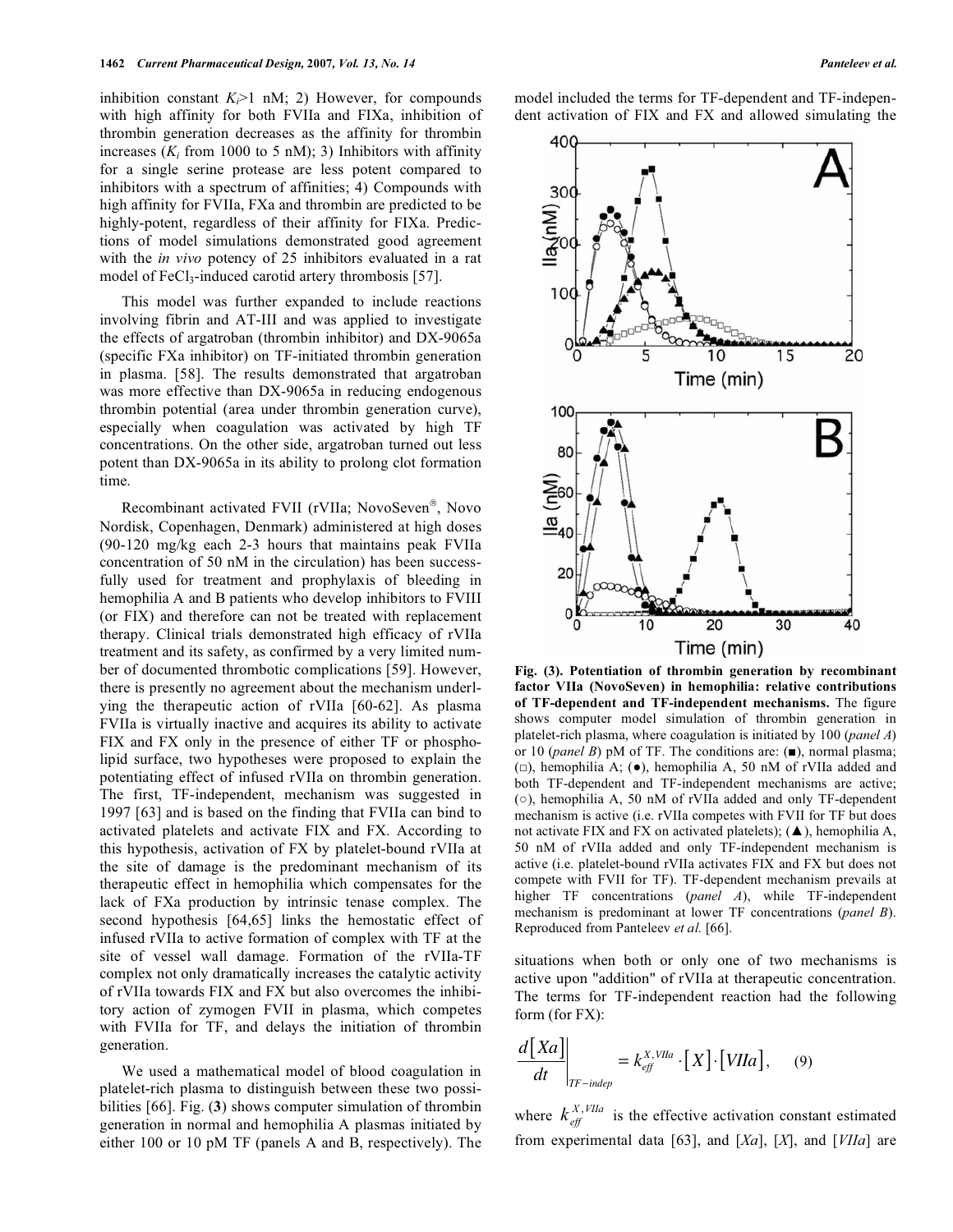variable concentrations of factors Xa, X, and VIIa. To simulate the clotting with both mechanisms active, we set:  $k_{\text{eff}}^{X,VIIa}$  =6x10<sup>-6</sup> min<sup>-1</sup>nM<sup>-1</sup> [63],  $[VIIa]$ <sub> $|t=0$ </sub> =50.1 nM. To simulate the clotting when TF-independent mechanism is "switched off", we used:  $k_{\text{eff}}^{X, VIIa} = 0$ ,  $[VIIa] |_{t=0} = 50.1 \text{ nM}$ . To simulate the clotting when TF-dependent mechanism is "switched off", the variable corresponding to FVIIa concentration equation was set at its physiological value (0.1) nM), and added rVIIa was assumed to act only in TFindependent reaction, thus not competing with zymogen. The following substitutions were made:

$$
\frac{d[Xa]}{dt}\Big|_{TF\text{-indep}} = k_{\text{eff}}^{X,\text{VIIa}} \cdot [X] \cdot 50.1 \, , \, k_{\text{eff}}^{X,\text{VIIa}} = 6 \cdot 10^{-6} \, \text{min}
$$
\n
$$
{}^{1}_{1} \text{n}^{-1}, \, [VIIa] \Big|_{t=0} = 0.1 \, \text{n}^{-1} \, . \tag{10}
$$

The modeling demonstrated that TF-dependent mechanism functions at higher TF concentrations, while TF-independent mechanism is predominant at lower TF concentrations, Fig.  $(3)$ . As thrombin generation test at low TF (less than  $5-10$  pM) reflects the *in vivo* situation most adequately [67], our data suggest that TF-independent activation of factors IX and X by rVIIa on activated platelets is a predominant mechanism accounting for the therapeutic effect of rVIIa in hemophilia patients.

TFPI is one of the most important regulators of the coagulation system; it inhibits the FVIIa-TF complex via FXa-dependent mechanism [68]. A recombinant form of this protein is now being proposed as a clinical inhibitor, tifacogin [69-71]. Regulation of extrinsic tenase by TFPI was assumed to proceed in a two-step fashion: first, inhibition of FXa and then inhibition of the FVIIa-TF complex. Baugh et al. [72] developed a mathematical model to simulate this pathway and demonstrated that the two-step mechanism cannot describe the experimental results on inhibition of FX activation by TFPI as the predicted kinetic constants did not correlate with the directly determined values. It was proposed that the predominant inhibitory pathway may be inhibition of the triple complex FXa-FVIIa-TF by TFPI. A model of the TFPI pathway was later developed by our group [73] and included another assumption of interaction between the FX-FVIIa-TF complex and the FXa-TFPI complex that reconciled the mathematical and experimental data. A recent work by Lu et al. studied the regulation of factors IX and X activation by extrinsic tenase in the presence of TFPI and AT-III [74]. Combination of the experiments and model simulations suggested that FIXa is the primary product of the extrinsic tenase in the presence of inhibitors, although factors IXa and X are activated with similar kinetic constants. Thus, mathematical models seem to be especially useful in the analysis of the mechanism of action of TFPI.

The results discussed in this section illustrate applicability of mathematical models in the screening of therapeuticals, in the analysis of mechanisms of their action and in selecting a rational strategy for their clinical use. It is remarkable that models initially developed for basic research [17] have been successfully applied to resolution of practical problems [57,58].

## PLATELET ADHESION AND COAGULATION ON **BIOMATERIALS**

Despite many decades of research and technical efforts, cell adhesion and blood coagulation on biomaterials remain a major obstacle to the successful use of artificial organs and implantable devices. Early theoretical studies of platelet adhesion to foreign materials [35] have identified two important factors: (i) effective diffusion in the flow, which is more important than the Brownian movement, and (ii) the role of red blood cells in transport of platelets to the surface. The process was not adhesion-limited. This model was later modified by Strong et al. [39] for a wider range of conditions. The authors concluded that cell adhesion is not diffusion-limited and that effective diffusion is a monotonically increasing function of the shear rate. Subsequent works utilized computer methods for model analysis that extended the range of its applicability.

An essential step was development of a computer model of two-dimensional platelet activation and adhesion to biomaterials by Sorensen et al. to predict platelet-mediated thrombosis [42,43]. In addition to platelet deposition, the model considered the roles of thrombin, prothrombin and AT-III, and was able to predict effects of anticoagulants (heparin and PPACK) on the kinetics of platelet thrombus growth on the collagen surface. More detailed models of platelet adhesion, which consider the stagnation point flow, the feedback effect of thrombus on the flow, thrombus shape change under the flow, etc., have been proposed since then [44-47,75] as discussed in the section "Analysis of disease *basis"*, but they were not applied for studies of biomaterials.

First mathematical models of contact pathway-activated coagulation did not simulate contact activation itself but mimicked it by FXIa influx [21-23,76]. A series of studies by Basmajian et al. [77-83] systematically analyzed the process of contact activation on a foreign surface in flowing blood and the effects of various factors (flow and mass transport, pulsatile flow, contact pathway, etc.) on thrombus formation. This enabled identification of several principal stages in this process: (i) rapid  $(\leq 100 \text{ s})$  initial deposition of proteins; (ii) contact pathway reactions (2-3 min); (iii) reactions of the main coagulation cascade. The model predicted that contact activation has no threshold  $[2,82]$  and even trace quantities of FXIIa can trigger explosive formation of FXIa and thrombin. From a mathematical point of view, there is single stationary solution in this model, which corresponds to non-zero concentrations of activated factors (activated state). In contrast, the main reactions of the coagulation cascade (from FXIa to thrombin) do have thresholds. This is in agreement with the early analysis of Khanin and Semenov [76] who demonstrated that non-zero concentrations of FXIa did not necessarily result in a burst of thrombin generation. Basmajian et al. concluded that initiation of contact activation cannot be prevented; however, it might be possible to block thrombus formation. They hypothesized that development of coagulation-inert biomaterials is not feasible [2], and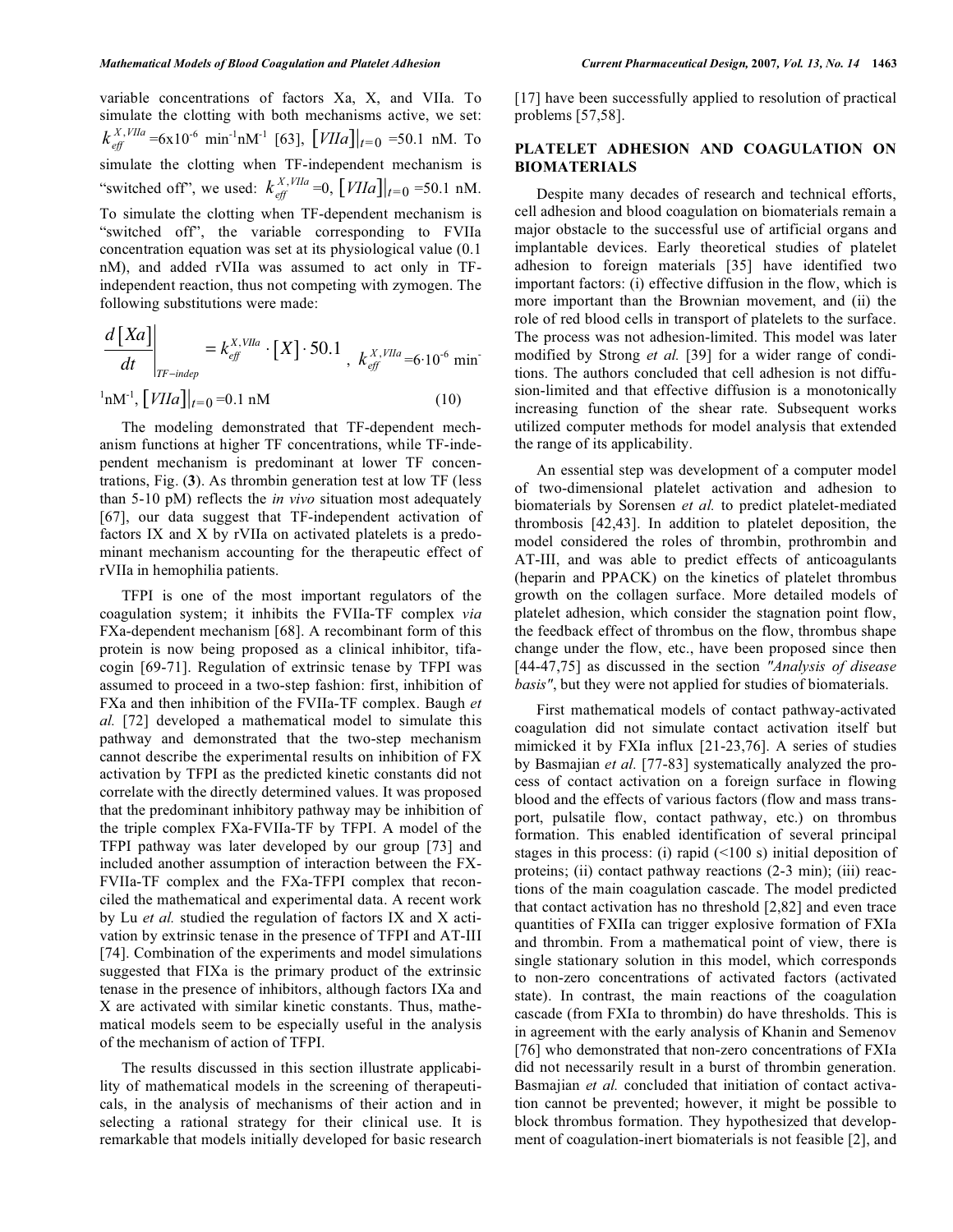that the research should be rather focused on development of biomaterials, which are actively antithrombogenic.

In contrast, another theoretical study [84] suggested that contact activation does have a threshold. Concentrations of activated factors depended on the activation signal value in a hysteretic manner. Fig. (4) shows the amount of kallikrein produced (a dimensionless variable  $y$ ) as a function of concentration of FXII binding sites on the activating surface (a dimensionless variable  $s$ ). In the region of relatively small signals, two stable states (stationary solutions) coexist: activated and non-activated. According to the model, coagulation is not triggered until the system reaches the upper threshold; to become non-activated, it has to return to the activation values *below* the lower threshold, *i.e.* much lower than the initial signal. It was suggested that blood drawing can change the excitation level to exceed the upper threshold, and the system cannot return to the normal level until the excitation drops to levels below those in the circulation. This may be the reason why non-thrombogenic biomaterials activate the clotting in vitro, and not because they are more thrombogenic than blood cells.



Fig. (4). Hysteresis and trigger properties of the contact **activation system.** Steady-state concentration of kallikrein  $(y)$  as a function of the binding sites concentration  $(s)$  in the mathematical model of Pokhilko and Ataullakhanov [84]. The variables are dimensionless. The inset shows the encircled region on an enlarged scale. Reproduced from Pokhilko and Ataullakhanov [84].

The contradiction between the conclusions of these model studies is most likely due to the difference in model assumptions. The model of Basmajian et al. [2,82] assumes that all HK is present in the active form and HKa is not inhibited (as the kinetics of activation was not known, the authors assumed that it was rapid). In contrast, Pokhilko and Ataullakhanov [84] were able to estimate the rates of HK activation by kallikrein and FXIIa from the experimental Panteleev et al.

data. As no information on the inhibition of HKa was available, the authors assumed that it was inhibited in a firstorder reaction by analogy with majority of coagulation factors with a rate constant of  $0.002 \text{ sec}^{-1}$  (the arbitrary value chosen by analogy with other factors). Thus, the equation for HKa had the form:

$$
\frac{d[HKa]}{dt} = k_1 \cdot [XIIa] + k_2 \cdot [kallikrein] - k_3 \cdot [HKa],
$$
\n(11)

where  $k_1$ - $k_3$  are effective constants.

As noted above [76], a first-order inhibition of system components implies existence of the activation threshold in a system with positive feedback loops. Thus, the model of coagulation on biomaterials by Basmajian et al. assumes that HKa is infinitely rapidly activated and is not inhibited [82] and predicts no threshold, while the model of Pokhilko and Ataullakhanov describes HK activation correctly but uses the arbitrary reaction to describe its inhibition [84] which predicts existence of a threshold. Experimental verification of kinetics of HK activation and inhibition will be required to conclude whether or not there is a threshold in the contact activation pathway.

#### **CONCLUSIONS**

In this review, we attempted to summarize the accumulated information on application of mathematical modeling and computer simulation in solving the problems of clinical practice, and pharmacology and in developing rational therapy strategy. Development of mathematical models of various coagulation assays, such as thrombin generation assay, prothrombin time test and activated partial thromboplastin time test, provided useful information about sensitivity of assay parameters to the changes in the coagulation system and enabled determination of individual factor concentrations and reaction rate constants, which can be useful for the diagnostics of coagulation disorders and drug evaluation.

Computer simulation models proved helpful in the analysis of the mechanisms underlying thrombosis-associated and bleeding-associated diseases. Specifically, models of platelet thrombus formation can be used for prediction of stenosis in clinical situations on the basis of angiographic data; for the estimation of thrombotic risk under certain conditions; and in the design of artificial organs to predict thrombosis-prone regions. Advanced mathematical models of thrombus formation include feedback effects of platelets and of the growing thrombus on blood rheology. Development of computer simulation models describing spatial formation of fibrin clot has contributed to the elaboration of the role of intrinsic tenase in sustained and far-ranging propagation of the clotting process from TF-bearing initiator cells, which is impaired in bleeding disorders hemophilias A and B.

Mathematical models were used to study the mechanisms of the effects of various therapeutic agents, including argatroban and factor rVIIa, and to select an optimal strategy of their use. Specifically, it was elucidated that efficiency of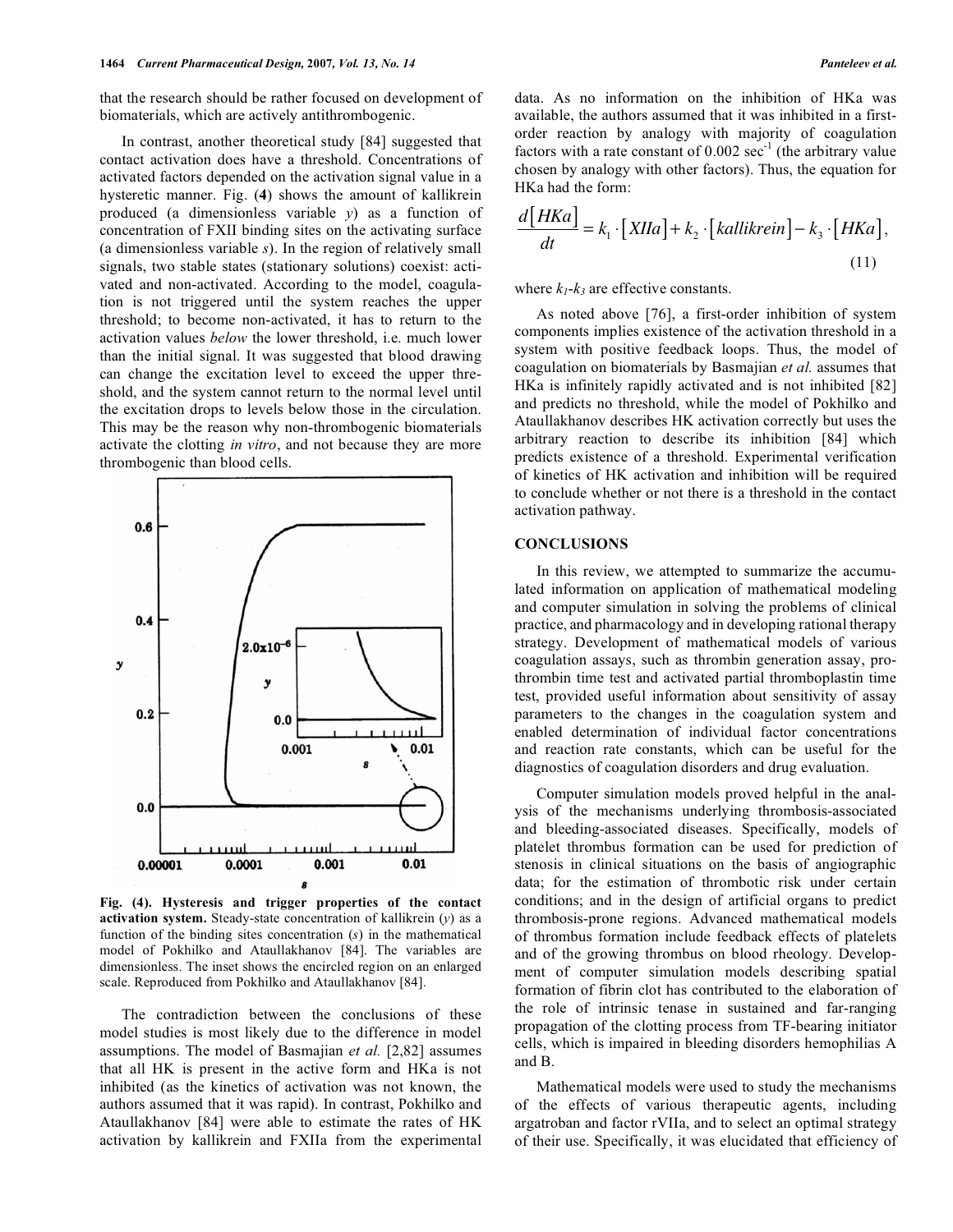rVIIa (NovoSeven<sup>®</sup>) in facilitating thrombin generation at low (physiological) TF concentrations is mainly attributed to TF-independent activation of factors IX and X by VIIa bound to activated platelets.

Several mathematical models have been developed to systematically analyze the process of contact activation on foreign surfaces in flowing blood and the effects of various factors on thrombus formation. These studies can substantially assist in solving the major problems  $-$  cell adhesion and blood coagulation on biomaterials  $-$  in the design and clinical use of artificial organs and implantable devices.

The general limitation for a wide practical use of the existing mathematical models is the fact that they include a number of critical assumptions and in certain cases there remain contradictions between predictions of different simulation models. Therefore, there is a strong need for a further verification of mathematical models as well as for the experimental testing of the conclusions of these theoretical studies. Existing mathematical models describe platelet adhesion and blood coagulation separately. Development of models which integrate both systems of hemostasis will most probably be the next stage in the theoretical research of hemostasis and thrombosis. Accumulation of the detailed experimental knowledge about the blood coagulation system and about platelets, combined with impressive increase of computational power, promises rapid development of this field.

## **ABBREVIATIONS**

FV, FVII, FVIII, FIX, FX, FXI, FXII and FVa, FVIIa, FVIIIa, FIXa, FXa, FXIa, FXIIa, coagulation factors V, VII, VIII, IX, X, XI, XII and their activated forms

| ADP         | $=$ | Adenosine diphosphate                 |
|-------------|-----|---------------------------------------|
| TF          | $=$ | Tissue factor                         |
| <b>TFPI</b> | $=$ | Tissue factor pathway inhibitor       |
| $AT-III$    | $=$ | Antithrombin III                      |
| <b>PT</b>   | $=$ | Prothrombin time                      |
| APTT        | $=$ | Activated partial thromboplastin time |
| <b>HK</b>   | $=$ | High molecular weight kininogen       |
| PC.         | $=$ | Protein C                             |
| <b>APC</b>  |     | Activated protein C                   |

#### **REFERENCES**

References 85-87 are related articles recently published in Current Pharmaceutical Design.

- Packham MA. The behavior of platelets at foreign surfaces. Proc  $[1]$ Soc Exp Biol Med 1988; 189: 261-74.
- Basmadjian D, Sefton MV, Baldwin SA. Coagulation on  $\lceil 2 \rceil$ biomaterials in flowing blood: some theoretical considerations. Biomaterials 1997; 18: 1511-22.
- Krovat EM, Fruhwirth KH, Langer T. Pharmacophore  $[3]$ identification, in silico screening, and virtual library design for inhibitors of the human factor Xa. J Chem Inf Model 2005; 45: 146-59.
- Riester D, Wirsching F, Salinas G, Keller M, Gebinoga M,  $[4]$ Kamphausen S, et al. Thrombin inhibitors identified by computerassisted multiparameter design. Proc Natl Acad Sci USA 2005; 102: 8597-602.
- $[5]$ Guner O, Clement O, Kurogi Y. Pharmacophore modeling and three dimensional database searching for drug design using catalyst: recent advances. Curr Med Chem 2004; 11: 2991-3005.
- $[6]$ Chen SW, Pellequer JL. Identification of functionally important residues in proteins using comparative models. Curr Med Chem 2004; 11: 595-605.
- Hemostasis and thrombosis: basic principles and clinical practice;  $[7]$ In: Colman RW, Hirsh J, Marder VJ, Clowes AW, George JN, Eds.; Lippincott Williams & Wilkins: Philadelphia, PA, 2001.
- Andrews RK, Berndt MC. Platelet physiology and thrombosis.  $\lceil 8 \rceil$ Thromb Res 2004; 114: 447-53.
- Solum NO. Procoagulant expression in platelets and defects  $[9]$ leading to clinical disorders. Arterioscler Thromb Vasc Biol 1999; 19:2841-6.
- $[10]$ Monkovic DD, Tracy PB. Functional characterization of human platelet-released factor V and its activation by factor Xa and thrombin. J Biol Chem 1990; 265: 17132-40.
- $[11]$ Dahlback B. Blood coagulation and its regulation by anticoagulant pathways: genetic pathogenesis of bleeding and thrombotic diseases. J Intern Med 2005; 257: 209-23.
- Yarovaya GA, Blokhina TB, Neshkova EA. Contact system. New  $\lceil 12 \rceil$ concepts on activation mechanisms and bioregulatory functions. Biochemistry (Mosc) 2002; 67: 13-24.
- Willems GM, Lindhout T, Hermens WT, Hemker HC. Simulation  $\lceil 13 \rceil$ model for thrombin generation in plasma. Haemostasis 1991; 21: 197-207
- Regnault V, Hemker HC, Wahl D, Lecompte T. Phenotyping the  $[14]$ haemostatic system by thrombography - potential for the estimation of thrombotic risk. Thromb Res 2004; 114: 539-45.
- $[15]$ Jesty J, Beltrami E. Positive-feedback mechanisms of coagulation. Their role in threshold regulation. Arterioscler Thromb Vasc Biol 2005; 25: 2463-9.
- $[16]$ Stortelder WJH, Hemker PW, Hemker HC. Mathematical modelling in blood coagulation. CWI Reports 1997; MAS-R9720:  $1 - 11.$
- Jones KC, Mann KG. A model for the tissue factor pathway to  $[17]$ thrombin. II. A mathematical simulation. J Biol Chem 1994; 269: 23367-73.
- Hockin MF, Jones KC, Everse SJ, Mann KG. A model for the  $[18]$ stoichiometric regulation of blood coagulation. J Biol Chem 2002; 277: 18322-33.
- Butenas S, Orfeo T, Gissel MT, Brummel KE, Mann KG. The  $[19]$ significance of circulating factor IXa in blood. J Biol Chem 2004; 279: 22875-82.
- $[20]$ Orfeo T, Butenas S, Brummel-Ziedins KE, Mann KG. The tissue factor requirement in blood coagulation. J Biol Chem 2005; 280(52): 42887-96.
- $\lceil 21 \rceil$ Ataullakhanov FI, Molchanova DA, Pokhilko AV. Simulation mathematical model of the internal pathway of the blood coagulation system. Biophysics (Mosc) 1995; 40: 413-21.
- Zarnitsina VI, Pokhilko AV, Ataullakhanov FI. A mathematical  $\lceil 22 \rceil$ model for the spatio-temporal dynamics of intrinsic pathway of blood coagulation. II. Results. Thromb Res 1996; 84: 333-44.
- Zarnitsina VI, Pokhilko AV, Ataullakhanov FI. A mathematical  $[23]$ model for the spatio-temporal dynamics of intrinsic pathway of blood coagulation. I. The model description. Thromb Res 1996; 84: 225-36.
- $[24]$ Panteleev MA, Ovanesov MV, Sinauridze EI, Saenko EL, Ataullakhanonov FI. Spatio-temporal dynamics of blood coagulation. Computational simulation studies. Biophys J 2004; 86: 1561-Pos.
- Panteleev MA, Ovanesov MV, Kireev DA, Shibeko AM,  $[25]$ Sinauridze EI, Ananyeva NM, et al. Spatial propagation and localization of blood coagulation are regulated by intrinsic and protein C pathways, respectively. Biophys J 2006; 90: 1489-500.
- $[26]$ Bungay SD, Gentry PA, Gentry RD. A mathematical model of lipid-mediated thrombin generation. Math Med Biol 2003; 20: 105-29
- $[27]$ Qiao YH, Xu CQ, Zeng YJ, Xu XH, Zhao H, Xu H. The kinetic model and simulation of blood coagulation--the kinetic influence of activated protein C. Med Eng Phys 2004; 26: 341-7.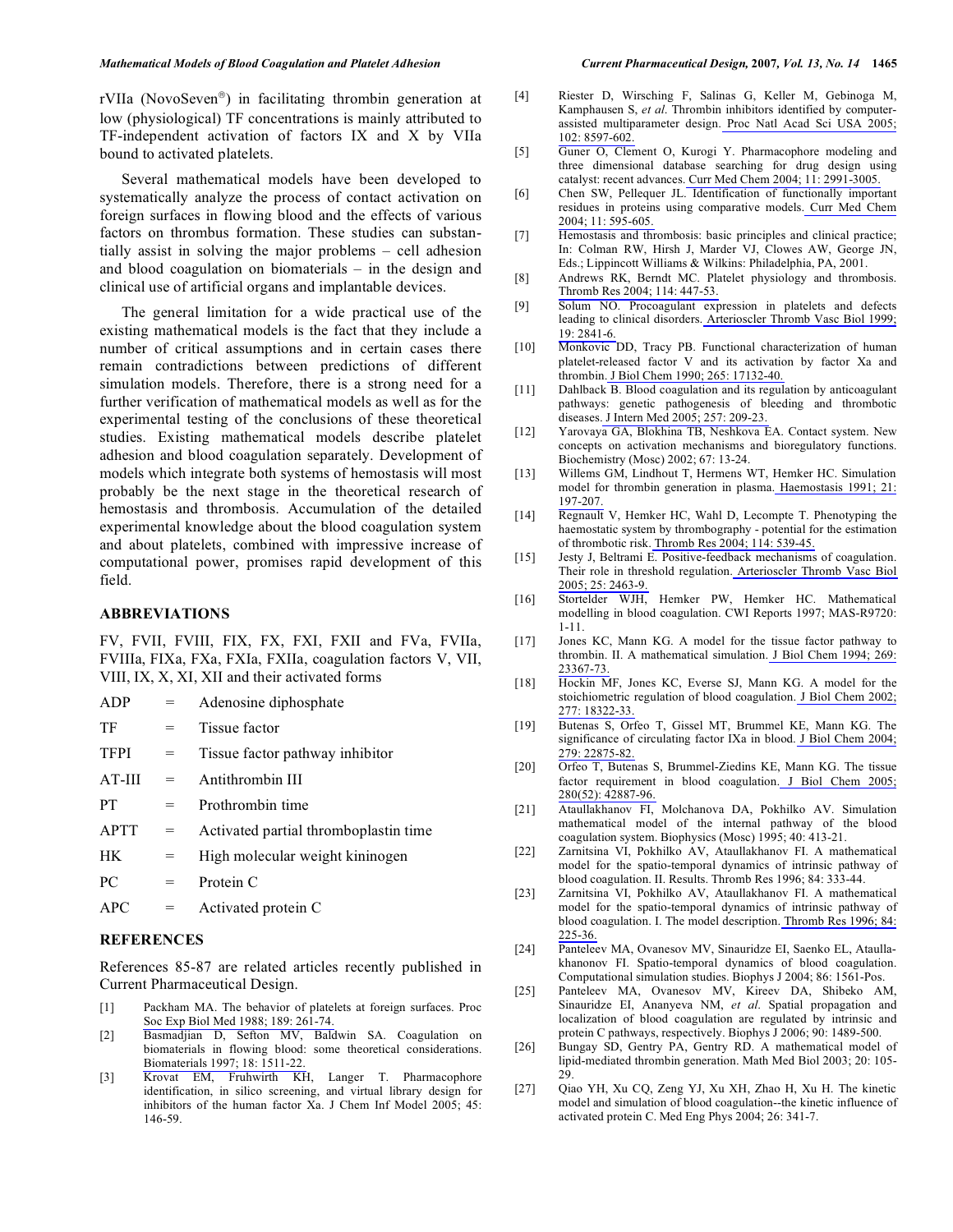- Xu CO, Zeng YJ, Gregersen H. Dynamic model of the role of  $[28]$ platelets in the blood coagulation system. Med Eng Phys 2002; 24: 587-93.
- $[29]$ Jackson CM, Esnouf MP, Lindahl TL. A critical evaluation of the prothrombin time for monitoring oral anticoagulant therapy. Pathophysiol Haemost Thromb 2003; 33: 43-51.
- $[30]$ Pohl B, Beringer C, Bomhard M, Keller F. The quick machine--a mathematical model for the extrinsic activation of coagulation. Haemostasis 1994; 24: 325-37.
- Khanin MA, Rakov DV, Kogan AE. Mathematical model for the  $[31]$ blood coagulation prothrombin time test. Thromb Res 1998; 89: 227-32.
- $[32]$ al Dieri R, Alban S, Beguin S, Hemker HC. Thrombin generation for the control of heparin treatment, comparison with the activated partial thromboplastin time. J Thromb Haemost 2004; 2: 1395-401.
- Kogan AE, Kardakov DV, Khanin MA. Analysis of the activated [33] partial thromboplastin time test using mathematical modeling. Thromb Res 2001; 101: 299-310.
- [34] Kramoroff A, Nigretto JM. In vitro factor XI activation mechanism according to an optimized model of activated partial thromboplastin time test. Blood Coagul Fibrinolysis 2001; 12: 289-99
- $[35]$ Grabowski EF, Friedman LI, Leonard EF. Effect of shear rate on the diffusion and adhesion of blood platelets to a foreign surface. Ind Eng Chem Fundam 1972; 11: 224-32
- Leonard EF, Grabowski EF, Turitto VT. The role of convection  $[36]$ and diffusion on platelet adhesion and aggregation. Ann N Y Acad Sci 1972; 201: 329-42.
- $[37]$ Turitto VT, Baumgartner HR. Platelet deposition on subendothelium exposed to flowing blood: mathematical analysis of physical parameters. Trans Am Soc Artif Intern Organs 1975;  $21:593-601$ .
- $[38]$ Feuerstein IA, Brophy JM, Brash JI. Platelet transport and adhesion to reconstituted collagen and artificial surfaces. Trans Am Soc Artif Intern Organs 1975; 21: 427-35.
- Strong AB, Stubley GD, Chang G, Absolom DR. Theoretical and  $[39]$ experimental analysis of cellular adhesion to polymer surfaces. J Biomed Mater Res 1987; 21: 1039-55.
- $[40]$ Buchanan JR, Jr Kleinstreuer C. Simulation of particlehemodynamics in a partially occluded artery segment with implications to the initiation of microemboli and secondary stenoses. J Biomech Eng 1998; 120: 446-54.
- Wootton DM, Markou CP, Hanson SR, Ku DN. A mechanistic  $[41]$ model of acute platelet accumulation in thrombogenic stenoses. Ann Biomed Eng 2001; 29: 321-9.
- Sorensen EN, Burgreen GW, Wagner WR, Antaki JF.  $[42]$ Computational simulation of platelet deposition and activation: I. Model development and properties. Ann Biomed Eng 1999; 27: 436-48.
- Sorensen EN, Burgreen GW, Wagner WR, Antaki JF.  $[43]$ Computational simulation of platelet deposition and activation: II. Results for Poiseuille flow over collagen. Ann Biomed Eng 1999; 27: 449-58.
- David T, Thomas S, Walker PG. Platelet deposition in stagnation  $[44]$ point flow: an analytical and computational simulation. Med Eng Phys 2001; 23: 299-312.
- $[45]$ Jordan A, David T, Homer-Vanniasinkam S, Graham A, Walker P. The effects of margination and red cell augmented platelet diffusivity on platelet adhesion in complex flow. Biorheology 2004; 41: 641-53.
- $[46]$ Affeld K, Goubergrits L, Kertzscher U, Gadischke J, Reininger A. Mathematical model of platelet deposition under flow conditions. Int J Artif Organs 2004; 27: 699-708.
- $[47]$ Fogelson AL, Guy RD. Platelet-wall interactions in continuum models of platelet thrombosis: formulation and numerical solution. Math Med Biol 2004; 21: 293-334.
- [48] Einav S, Bluestein D. Dynamics of blood flow and platelet transport in pathological vessels. Ann N Y Acad Sci 2004; 1015: 351-66.
- $[49]$ Worth Longest P, Kleinstreuer C. Comparison of blood particle deposition models for non-parallel flow domains. J Biomech 2003;  $36:421-30.$
- $[50]$ Longest PW, Kleinstreuer C. Numerical simulation of wall shear stress conditions and platelet localization in realistic end-to-side arterial anastomoses. J Biomech Eng 2003; 125: 671-81.
- Anand M, Rajagopal KR. A mathematical model to describe the [51] change in the constitutive character of blood due to platelet activation. CR Mecanique 2002; 330: 562.
- $[52]$ Lee JW. Von Willebrand disease, hemophilia A and B, and other factor deficiencies. Int Anesthesiol Clin 2004; 42: 59-76.
- $[53]$ Pokhilko AV, Ataullakhanov FI. Spatial dynamics of blood coagulation. Mathematical model. Biomembrany 2002; 19: 250-63.
- Ovanesov MV, Krasotkina JV, Ul'yanova LI, Abushinova KV,  $[54]$ Plyushch OP, Domogatskii SP, et al. Hemophilia A and B are associated with abnormal spatial dynamics of clot growth. Biochim Biophys Acta 2002; 1572: 45-57.
- Ovanesov MV, Ananyeva NM, Panteleev MA, Ataullakhanov FI,  $[55]$ Saenko EL. Initiation and propagation of coagulation from tissue factor bearing cell monolayers to plasma: initiator cells do not regulate spatial growth rate. J Thromb Haemost 2005; 3: 321-31.
- Hockin MF, Cawthern KM, Kalafatis M, Mann KG. A model  $[56]$ describing the inactivation of factor Va by APC: bond cleavage, fragment dissociation, and product inhibition. Biochemistry 1999; 38:6918-34.
- Leipold RJ, Bozarth TA, Racanelli AL, Dicker IB. Mathematical  $[57]$ model of serine protease inhibition in the tissue factor pathway to thrombin. J Biol Chem 1995; 270: 25383-7.
- Nagashima H. Studies on the different modes of action of the [58] anticoagulant protease inhibitors DX-9065a and Argatroban. I. Effects on thrombin generation. J Biol Chem 2002; 277: 50439-44.
- $[59]$ Hedner U. Recombinant factor VIIa (Novoseven) as a hemostatic agent. Semin Hematol 2001; 38: 43-7.
- Hoffman M, Monroe DM, Roberts HR. Platelet-dependent action  $[60]$ of high-dose factor VIIa. Blood 2002; 100: 364-5.
- $[61]$ Butenas S, Brummel KE, Branda RF, Paradis SG, Mann KG. Mechanism of factor VIIa-dependent coagulation in hemophilia blood. Blood 2002; 99: 923-30.
- $[62]$ Monroe DM, Roberts HR. Mechanism of action of high-dose factor VIIa: points of agreement and disagreement. Arterioscler Thromb Vasc Biol 2003; 23: 8-9.
- Monroe DM, Hoffman M, Oliver JA, Roberts HR. Platelet activity  $[63]$ of high-dose factor VIIa is independent of tissue factor. Br J Haematol 1997; 99: 542-7.
- $[64]$ van't Veer C, Golden NJ, Mann KG. Inhibition of thrombin generation by the zymogen factor VII: implications for the treatment of hemophilia A by factor VIIa. Blood 2000; 95: 1330-5.
- $[65]$ van't Veer C, Mann KG. The regulation of the factor VII-dependent coagulation pathway: rationale for the effectiveness of recombinant factor VIIa in refractory bleeding disorders. Semin Thromb Hemost 2000: 26: 367-72.
- [66] Panteleev MA, Ovanesov MV, Ataullakhanov FI. The mechanism of action of high-dose factor VIIa in preventing bleeding in hemophilia. Computational simulation studies. J Thromb Haemost 2003: 1: P1618.
- Cawthern KM, van V, Lock JB, DiLorenzo ME, Branda RF, Mann  $[67]$ KG. Blood coagulation in hemophilia A and hemophilia C. Blood 1998; 91: 4581-92.
- Bajaj MS, Birktoft JJ, Steer SA, Bajaj SP. Structure and biology of  $[68]$ tissue factor pathway inhibitor. Thromb Haemost 2001; 86: 959-72.
- Kaiser B, Hoppensteadt DA, Fareed J. Tissue factor pathway  $[69]$ inhibitor: an update of potential implications in the treatment of cardiovascular disorders. Expert Opin Investig Drugs 2001; 10: 1925-35.
- Abraham E, Reinhart K, Opal S, Demeyer I, Doig C, Rodriguez  $[70]$ AL, et al. Efficacy and safety of tifacogin (recombinant tissue factor pathway inhibitor) in severe sepsis: a randomized controlled trial. JAMA 2003; 290: 238-47.
- $[71]$ Sajadi S, Ezekowitz MD, Dhond A, Netrebko P. Tissue factor pathway inhibitors as a novel approach to antithrombotic therapy. Drug News Perspect 2003; 16: 363-9.
- Baugh RJ, Broze GJ, Jr Krishnaswamy S. Regulation of extrinsic  $1721$ pathway factor Xa formation by tissue factor pathway inhibitor. J Biol Chem 1998; 273: 4378-86.
- $[73]$ Panteleev MA, Zarnitsina VI, Ataullakhanov FI. Tissue factor pathway inhibitor: a possible mechanism of action. Eur J Biochem 2002; 269: 2016-31.
- Lu G, Broze GJ Jr, Krishnaswamy S. Formation of factors IXa and  $[74]$ Xa by the extrinsic pathway: differential regulation by tissue factor pathway inhibitor and antithrombin III. J Biol Chem 2004; 279: 17241-9.